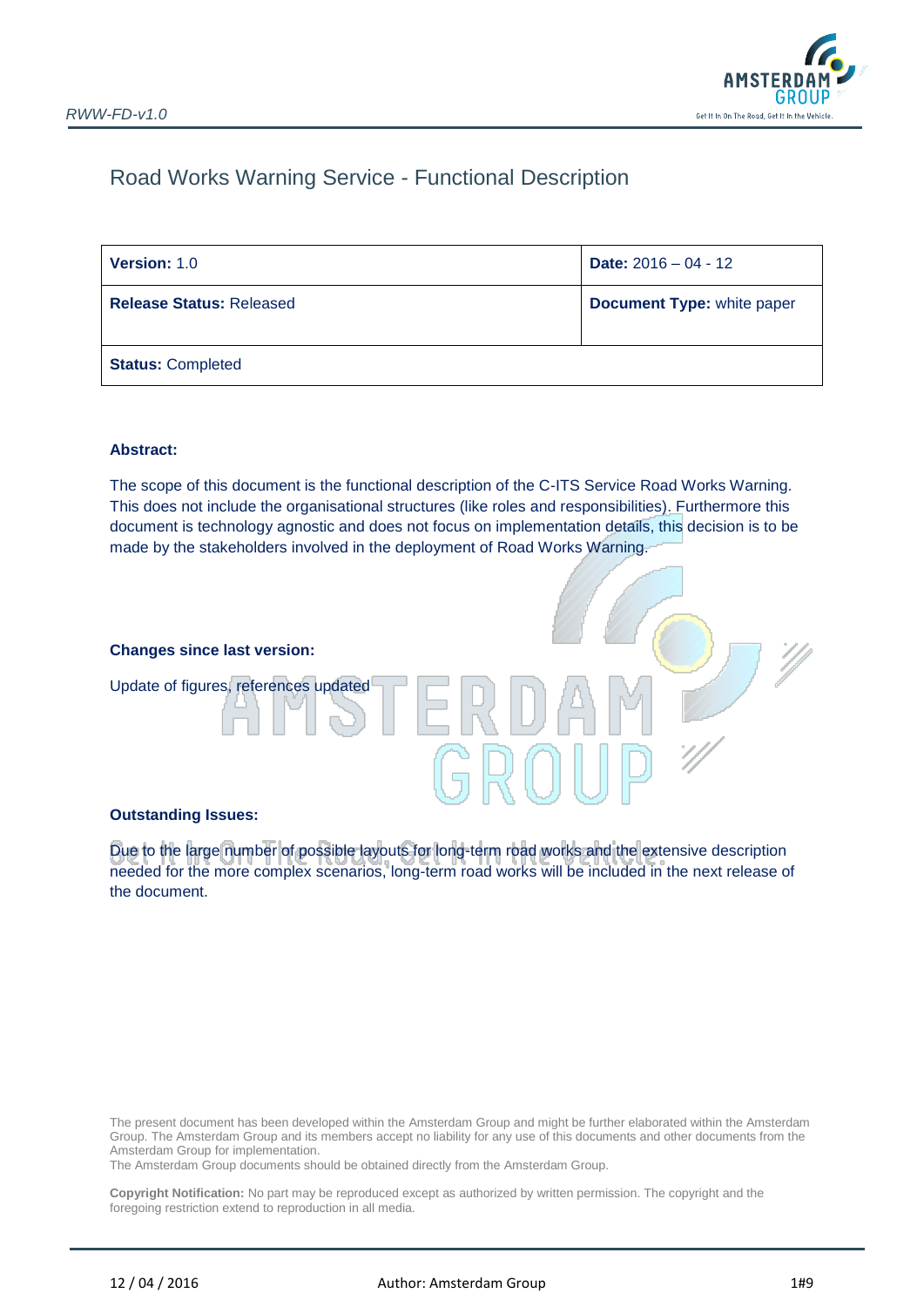

## Document History

| Date       | <b>Name</b>   | Action                     | Version number |
|------------|---------------|----------------------------|----------------|
| 2014       | Teresina Herb | Initial draft              | v0.1           |
| 2015       | Teresina Herb | Elaboration of<br>document | v0.2           |
| 2016-04-12 | Sandro Berndt | Version for publication    | v1.0           |



# Get It In On The Road, Get It In the Vehicle.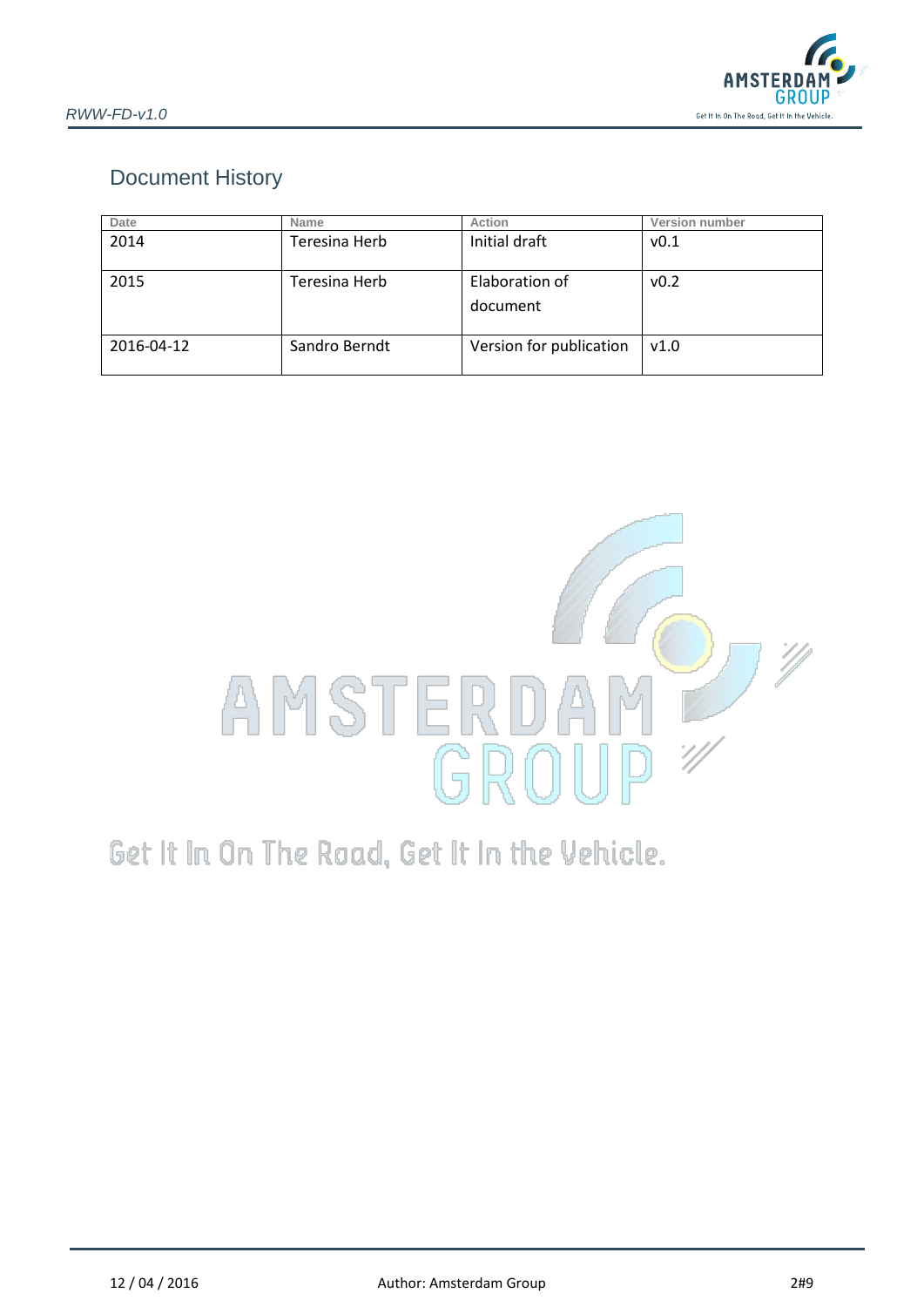

## Content

| ∕ 9 |  |
|-----|--|

# Get It In On The Road, Get It In the Vehicle.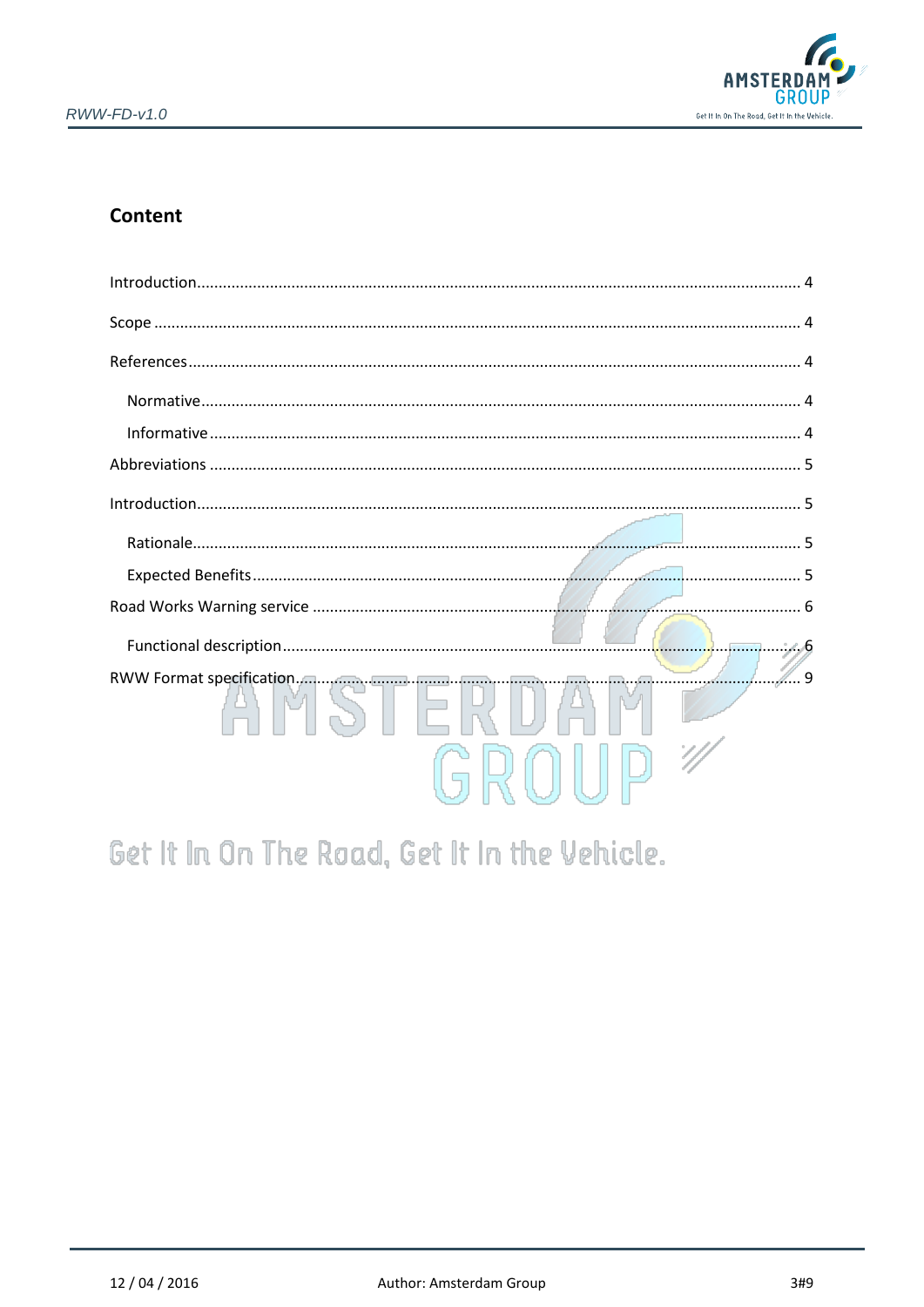

## <span id="page-3-0"></span>**Introduction**

The list of Day one applications defined by the Amsterdam Group (AG) is derived from the ETSI TC ITS defined "Basic Set of Applications" (BSA) [\[i.1\]](#page-3-5) that can be deployed within a three-year time frame after the completion. A number of these applications are infrastructure-related. The corresponding service specifications do not exist yet. Therefore expert teams within the Amsterdam Group did draft functional description for those services – one of the services is Road Works Warning.

## <span id="page-3-1"></span>Scope

The scope of this document is the functional description of the C-ITS Service Road Works Warning. This does not include the organisational structures (like roles and responsibilities). These can be found in the report of the Amsterdam Group Task on Roles and Responsibilities. Furthermore this document is technology agnostic and does not focus on implementation details, this decision is to be made by the stakeholders involved in the deployment of Road Works Warning.

## <span id="page-3-2"></span>**References**

### <span id="page-3-3"></span>*Normative*

- $\bullet$  [1] ETSI EN 302 637-3 (V1.2.2) "Intelligent Transport Systems (ITS); Users and applications requirements; Part 3: Decentralized Environmental Notification Basic Service".
- [2] Amsterdam Group RWW Message Set and Triggering Conditions

### <span id="page-3-4"></span>*Informative*

<span id="page-3-5"></span>[i.1] ETSI TR 102 638 (V1.1.1): "Intelligent Transport Systems (ITS); Vehicular Communications; Basic Set of Applications; Definitions".

# Get It In On The Road, Get It In the Vehicle.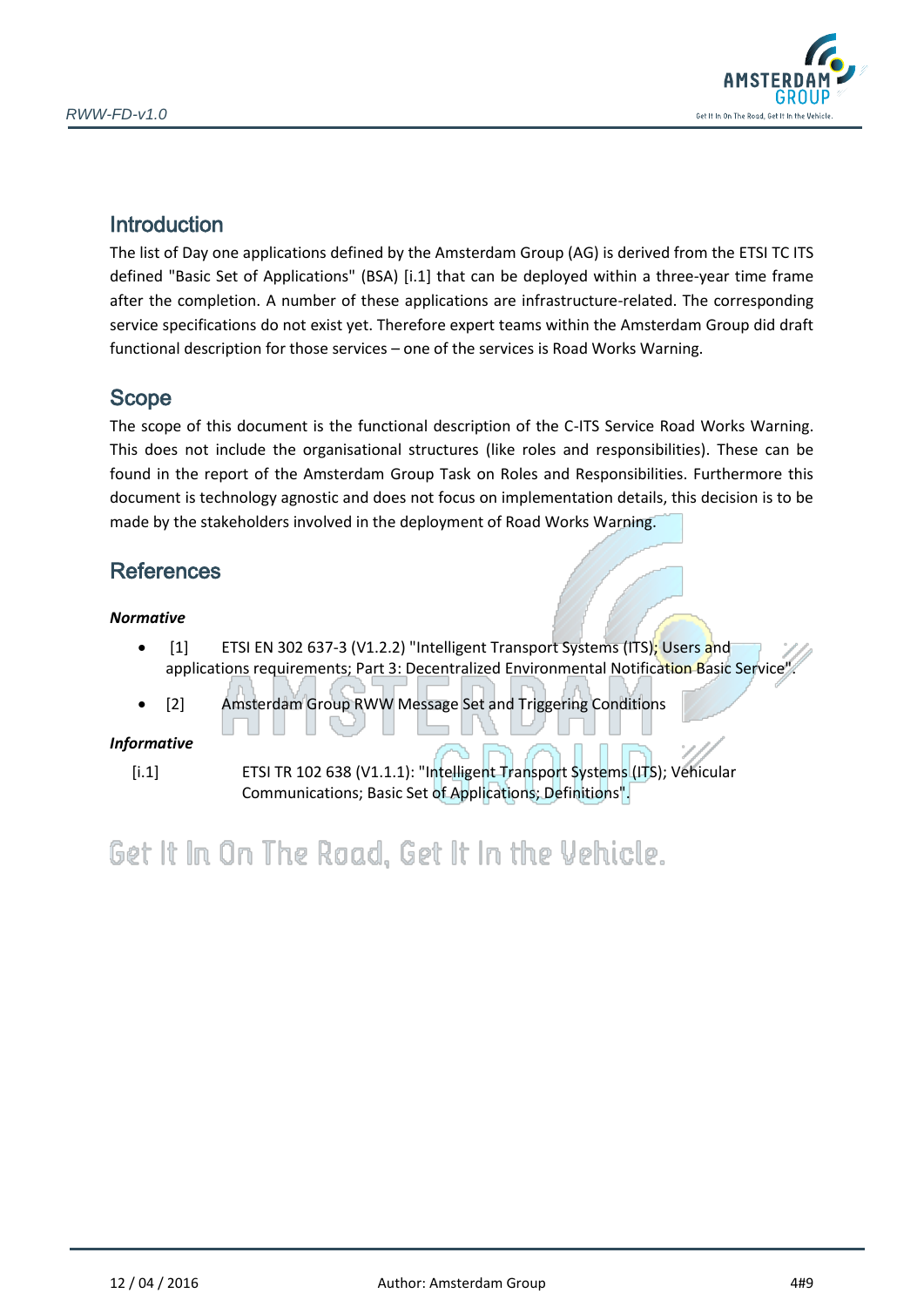

## <span id="page-4-0"></span>**Abbreviations**

| C-ITS       | Co-operative ITS                                                 |
|-------------|------------------------------------------------------------------|
| C-ITS-S     | <b>Central ITS Station</b><br>(also "ICS" - ITS Central Station) |
| <b>DENM</b> | Decentralized Environmental Notification Message                 |
| <b>GPS</b>  | <b>Global Positioning System</b>                                 |
| HMI         | Human Machine Interface                                          |
| <b>ITS</b>  | Intelligent Transport System                                     |
| ITS-S       | <b>ITS Station</b>                                               |
| R-ITS-S     | Roadside ITS Station (also "IRS" - ITS Roadside Station)         |
| <b>RWW</b>  | Road Works Warning                                               |
| <b>TCC</b>  | <b>Traffic Control Center</b>                                    |
| <b>TMC</b>  | <b>Traffic Management Center</b>                                 |
| V-ITS-S     | (also "IVS"- ITS Vehicle Station)<br><b>Vehicle ITS Station</b>  |

## <span id="page-4-1"></span>Introduction

## <span id="page-4-2"></span>*Rationale*

The use case Road Works Warning informs drivers of road works, the corresponding parameters and associated obstruction (e.g. lane closed) on the route ahead. The purpose is to alert the driver in time to increase awareness and to inform of potentially dangerous conditions. It should be noted that some aspects of a road works message overlap with information required for – or used in – other use cases, e.g. information on speed limits will also be needed for the "In-Vehicle Signage" use case.

## <span id="page-4-3"></span>*Expected Benefits*

Warning road users via dynamic in-vehicle information about road works that potentially disrupt traffic flow, the service is expected to improve road safety. If information is available on a work site potentially disrupting traffic flow, the driver can adapt his or her speed suitable to the situation and increase his or her awareness. It is also expected that the service will improve the safety of the road workers at road work sites and prevents road work property damages.

The added value of a cooperative approach is increased accuracy of the road works information in time and location for the benefit of the end user. It will also be possible to explain the background of the road works and thus raise user acceptance. When conveyed upstream, it may contribute to more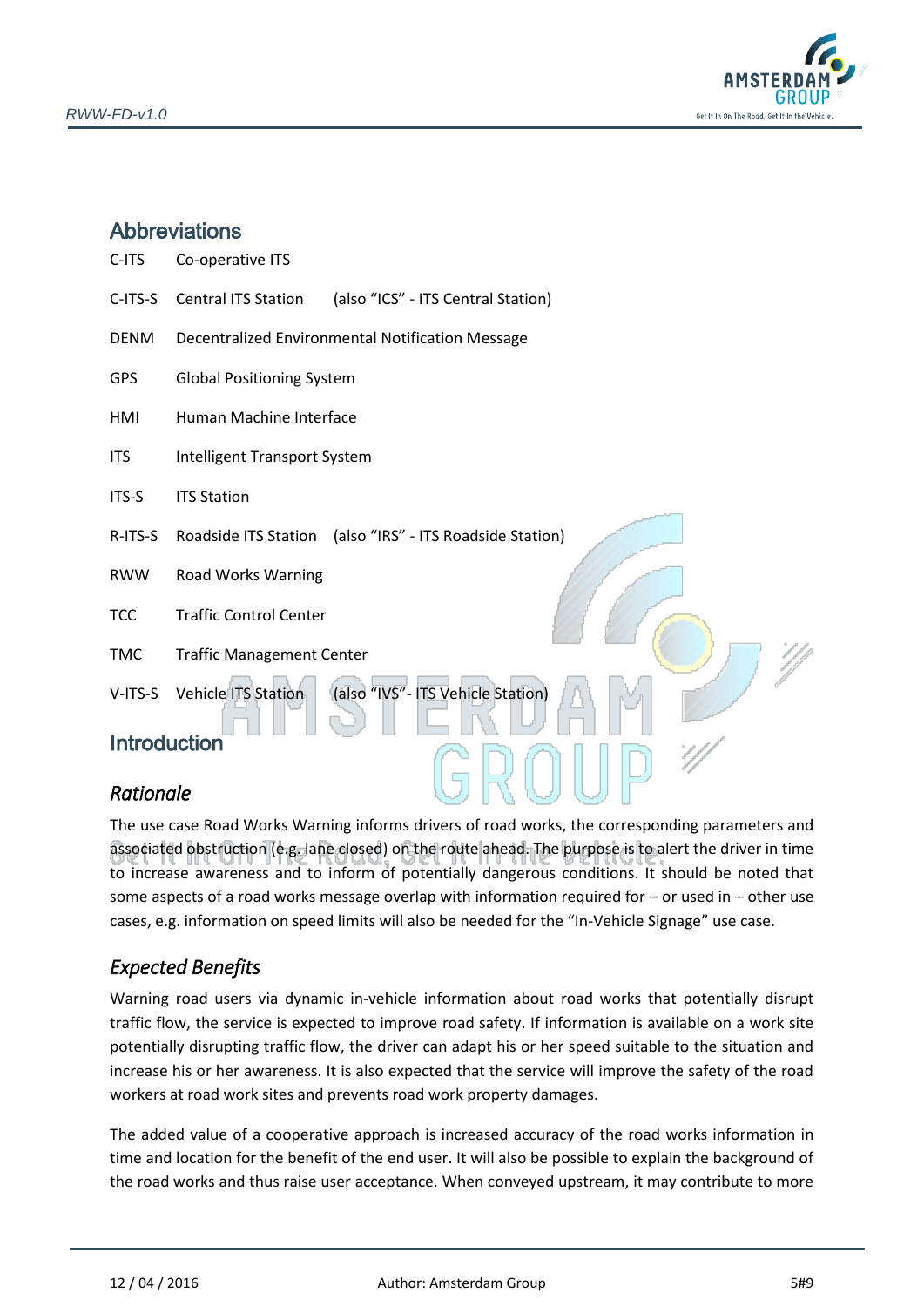

efficient route planning and network usage, complementing existing channels providing this type of information to navigation services.

## <span id="page-5-0"></span>Road Works Warning service

## <span id="page-5-1"></span>*Functional description*

Various distribution channels for the service "Road Works Warning" towards road users exist; in the following schemes the main options are depicted.

### **Option 1: Road Works Warning transmitted to the driver – Trailer in "Stand-Alone" mode**



## **User's Perspective** The Road. Get It In the Vehicle.

The driver approaches a stationary or mobile road works site. The driver's vehicle HMI presents a warning to the driver. The information provided complies to the functional, operational and technical requirements as specified.

### **Road Operator's Perspective**

The road operator starts the road works. Therefore they park a road works safety trailer according to national regulation. When opening the sign, the transmission of Road Works Warning is started, with messages being transmitted periodically and thus containing always the current position of the trailer (important in case of mobile road works). When the road works is finished, the sign is closed. This stops the transmission of the Road Works Warning.

Only information available in the road works safety trailer or entered manually by staff (optionally derived from a central road works planning system) on-site can be transmitted to the vehicle.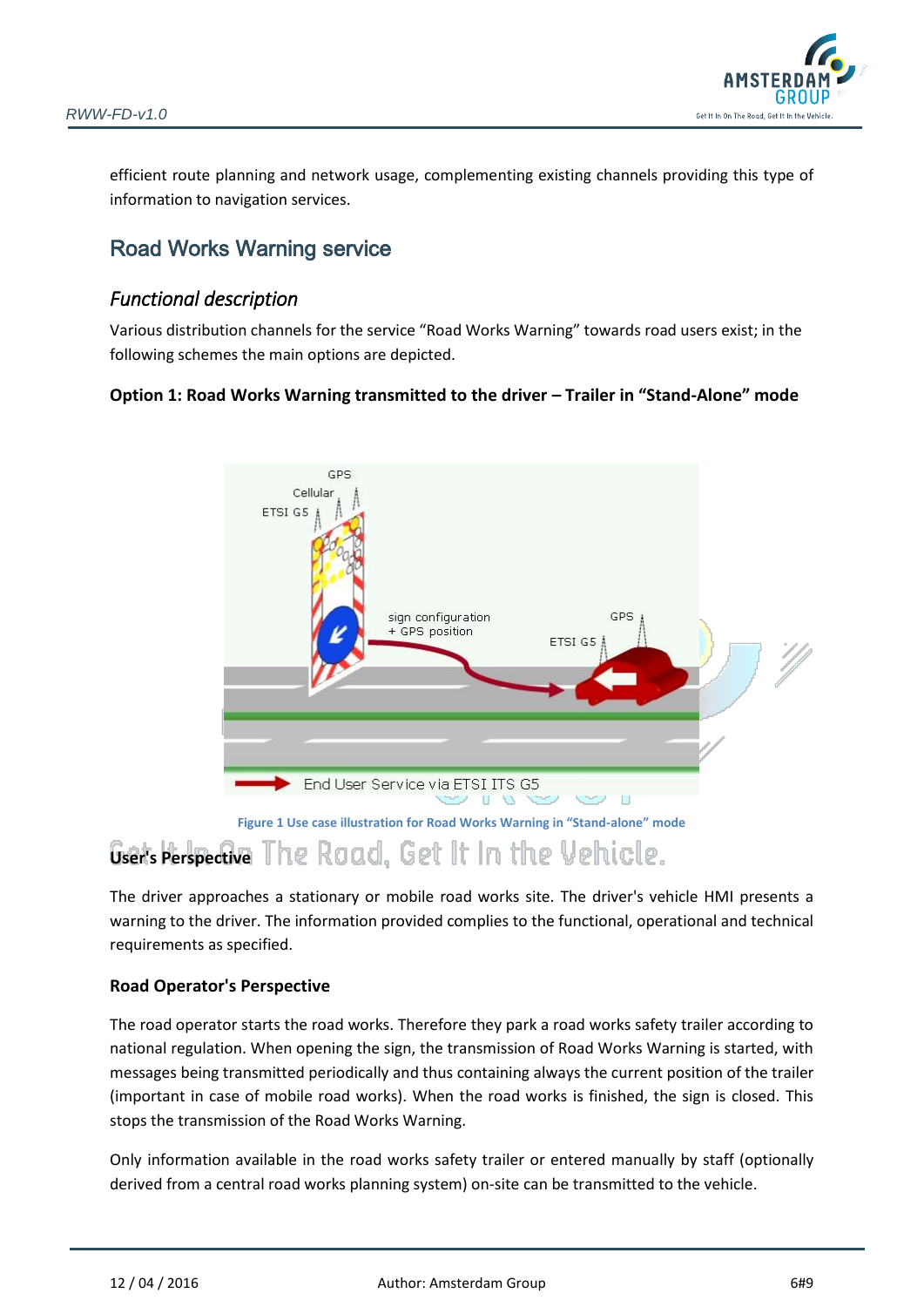



## **Option 2: Road Works Warning transmitted to the driver – Basic Service**

#### **Figure 2 Use case illustration for Road Works Warning in "Basic Service" mode**

### **User's Perspective**

The driver approaches a road works site. The vehicle HMI presents a warning to the driver, information on the road works might be presented (e.g. lane closed). The information may be augmented by further information from the Traffic Control Centre (e.g. complementary attributes of the road works or information about further downstream road works). Additional information might be transmitted to the driver on request.

# **Road Operator's Perspective** Oad, Get It In the Vehicle.

The road operator starts the road works. Therefore they park a road works safety trailer according to national regulation. When opening the sign, the road works safety trailer transmits its position and arrow sign configuration to the traffic control centre. The traffic control centre completes the received information with additional Traffic Control Centre specific information on the road works. The enhanced information is transmitted to the road works safety trailer for further use. When the road works are finished, the sign is closed. This stops the transmission of the Road Works Warning.

NOTE: If there is sufficient capacity on the communication channel, other road works information (long distance) are provided to the vehicle and might lead to updated routing information for the driver. The traffic control centre provides this road works information to the road works safety trailer for distribution to the vehicles.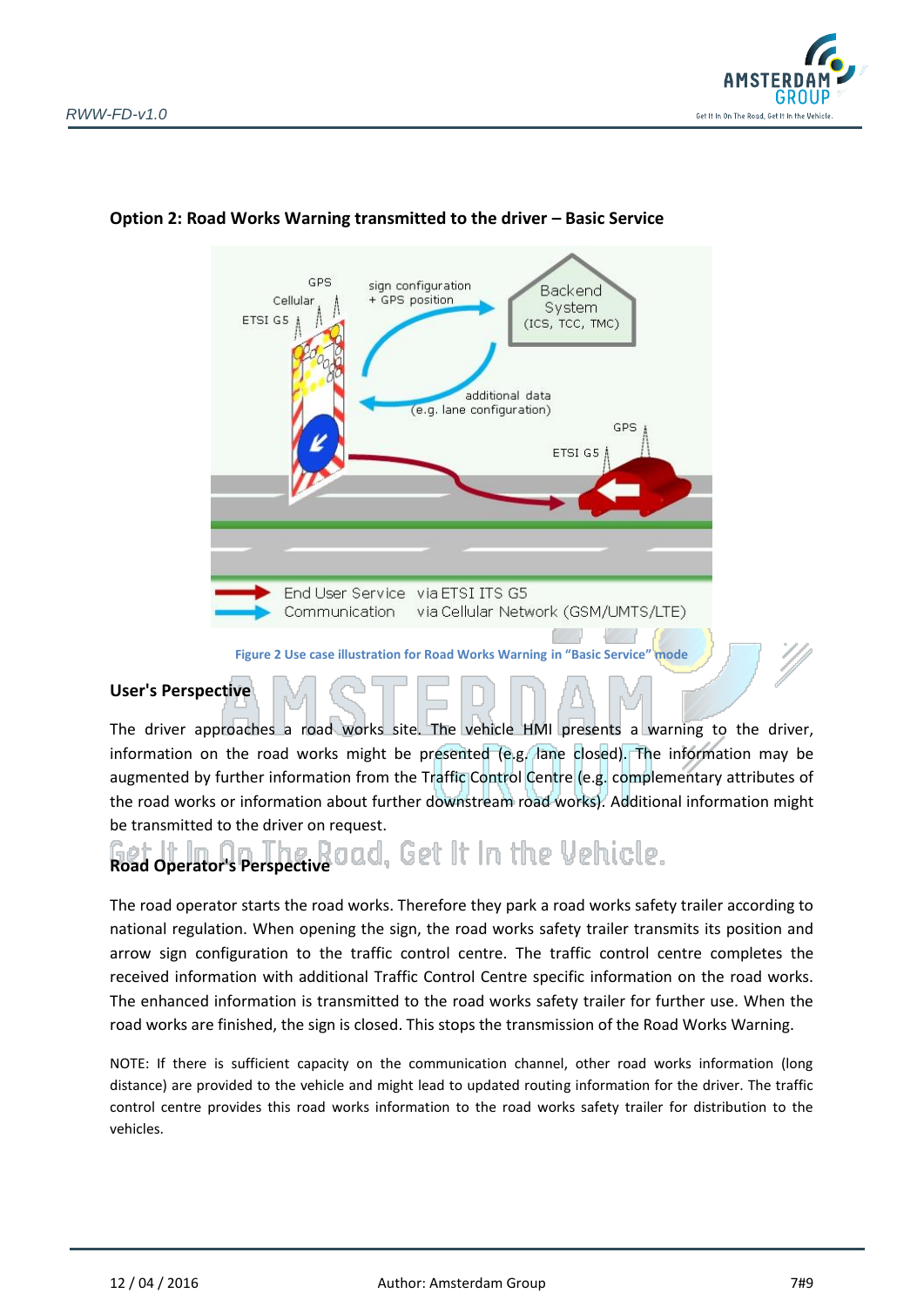



#### **Option 3: Road Works Information via roadside stations – network-wide and strategic**



#### **User's Perspective**

When passing a Roadside ITS Station (R-ITS-S), the vehicle receives relevant current road works information. The vehicle HMI informs the driver when approaching road works. The recommended route may be adapted based on the received information.

#### **Road Operator's Perspective**

The road operator collects all road works information in the traffic control centre. All road works information is provided to the Roadside ITS Stations, filtered according to geographic relevance for

## passing vehicles. The Road. Get It In the Vehicle. コビー

The Roadside ITS Stations transmits the road works information. The messages selected for transmission by a particular R-ITS-S are repeatedly transmitted in order to ensure that all passing vehicles have a sufficiently high probability of receiving all messages.

In case of updates on the road works information, the traffic control centre distributes an updated version of the network wide road works information to all R-ITS-S affected.